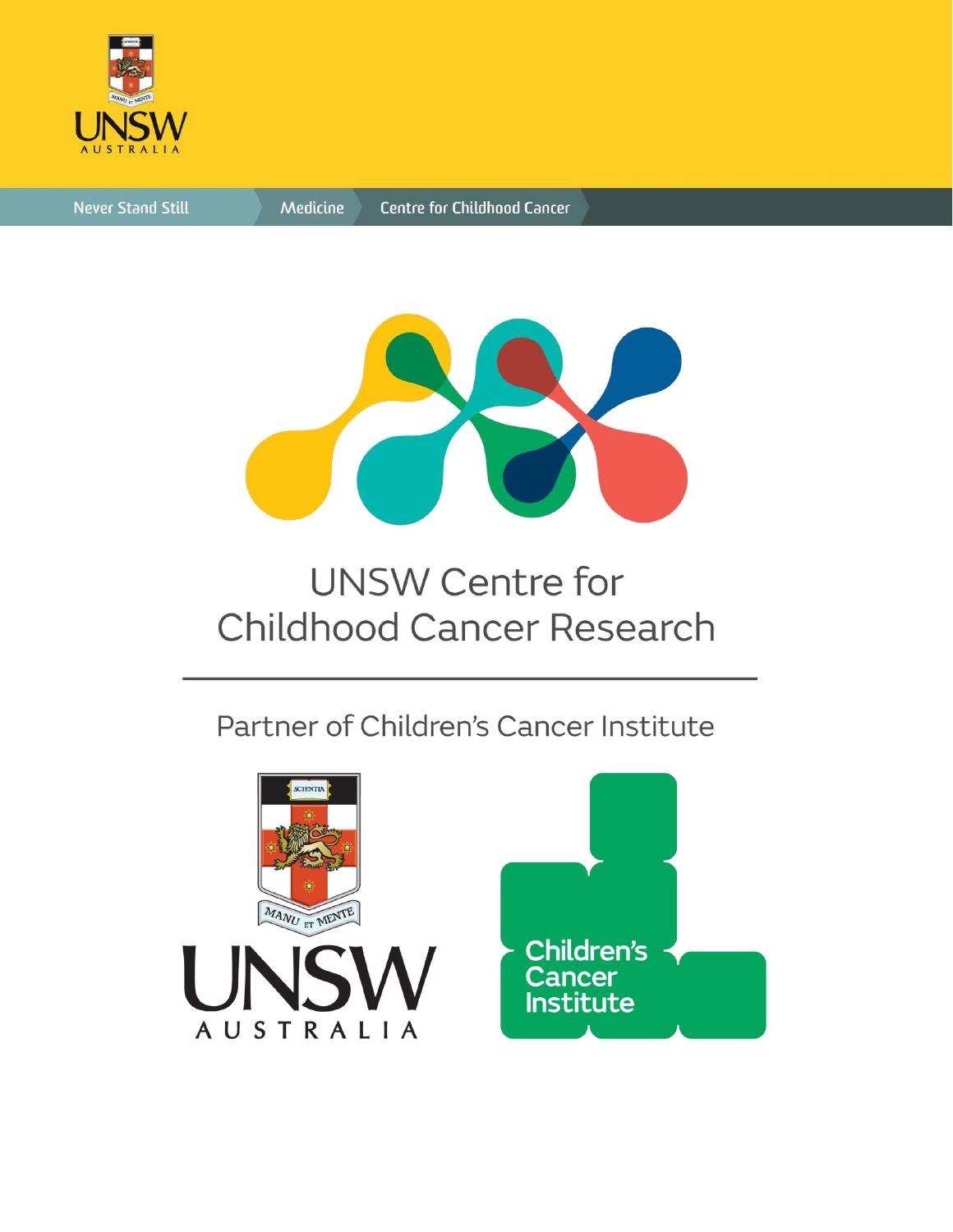

## **Message from the Director**

In Australia, cancer kills more children than any other disease.

The UNSW Centre for Childhood Cancer Research exists to provide major advances in childhood cancer research with the aim to save the lives of all children with cancer and eliminate their suffering. I am immensely proud to be its inaugural Director.

The launch of the Centre in 2015 was an exciting milestone for UNSW Australia and the Centre's key partner, Children's Cancer Institute. Now I look forward to seeing it become a vibrant hub to grow the next generation of childhood cancer researchers.

Our students will have an impressive range of important translational research projects to work on, access to state-of-the-art equipment and facilities, advice and mentoring from world-leading researchers, and career development opportunities to help them reach their potential. The new Centre builds on the track record of both organisations, UNSW Australia and Children's Cancer Institute, in training research leaders and innovators of the future.

Join us as we make new discoveries and take them from bench to bedside, out of the laboratory and into the clinic to make a real difference to the everyday lives of children with cancer and their families.

#### *Professor Murray Norris AM*

## **Purpose of the Centre**

The UNSW Centre for Childhood Cancer Research was established in 2015. The Centre will be closely interlinked with Children's Cancer Institute, the only medical research institute in Australia solely dedicated to childhood cancer. Children's Cancer Institute is highly acknowledged and collaborates with all major international centres of excellence in childhood cancer research. The Centre is committed to saving the lives of all children with cancer and eliminating their suffering through world-class translational research.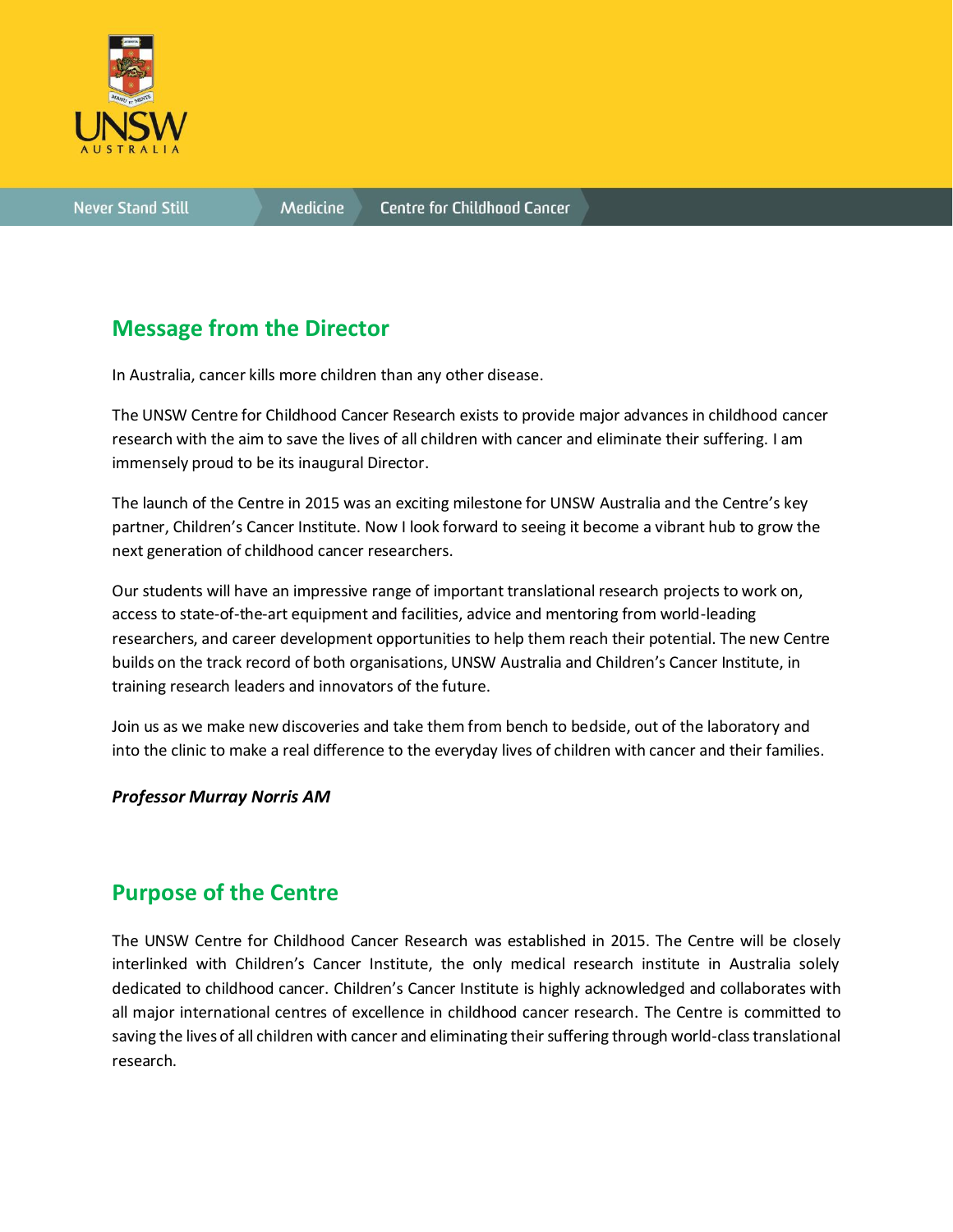

**Medicine** 

**Centre for Childhood Cancer** 

## **Our People**

#### **Professor Murray Norris AM Director**

BSc ANU, MAppSc NSWIT, PhD UNSW

Deputy Director; Theme Co-Head, Molecular Targets and Cancer Therapeutics Theme; Group Leader, Molecular Oncology Group, Children's Cancer Institute



Professor Murray Norris AM is the inaugural Director of the UNSW Centre for Childhood Cancer Research and was one of the first three scientists at the Centre's partner Institute, Children's Cancer Institute, when its research laboratories opened in 1984. He leads the Molecular Oncology Group and was appointed Deputy Director of Children's Cancer Institute in 2000.

His research interests focus on utilising new molecular genetic technologies to improve the diagnosis and risk classification and treatment of childhood cancer, and he has been responsible for developing and implementing unique technology enabling the early prediction of relapse in children with acute lymphoblastic leukaemia. Professor Norris has an international research reputation in childhood neuroblastoma, particularly with regard to the molecular analysis of genes and their relationship with clinical features. He has spent over 30 years investigating childhood cancers at the molecular level and has undertaken extensive research into the characterisation of genes involved in mediating resistance to chemotherapeutic drugs in paediatric leukaemia and neuroblastoma. The development of new therapeutic approaches to treating cancers and the detection of minimal residual leukaemia are key areas of his research.

Murray has published more than 200 peer-reviewed papers and is a regular reviewer for several national and international grant-funding bodies as well as numerous international journals. He has an established record of state and national grant-funded research. He was appointed a Member of the Order of Australia in 2015 for significant service to medical research as a molecular biologist and through pioneering development of treatments for cancer in children.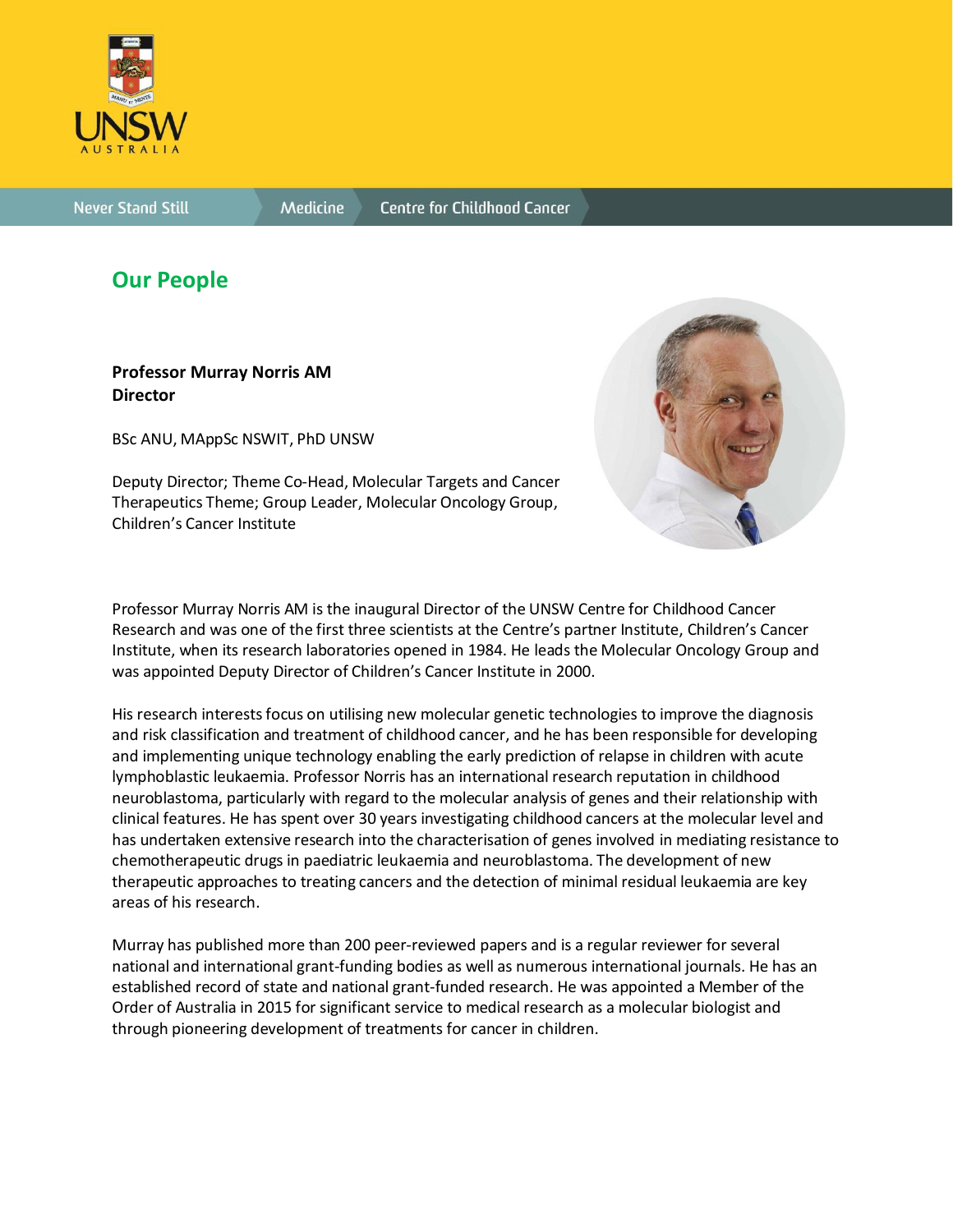

**Medicine** 

**Centre for Childhood Cancer** 

#### **Professor Richard Lock Deputy Director**

BSc UC Swansea, PhD University of London Theme Head, Blood Cancers Theme; Group Leader, Leukaemia Biology Group, Children's Cancer Institute



Professor Richard Lock is the inaugural Deputy Director of the UNSW Centre for Childhood Cancer Research and was recruited as Head of Children's Cancer Institute's Leukaemia Biology Program in 1998 from the position of Associate Professor, Department of Medicine and Department of Biochemistry and Molecular Biology, University of Louisville, Kentucky, USA. Prior to his move, he had attained an international reputation in the cancer-related fields of cell cycle control, drug resistance and mechanisms of programmed cell death (apoptosis).

Since arriving at Children's Cancer Institute, Richard has successfully developed a clinically relevant laboratory model for the in vivo growth of human acute lymphoblastic leukaemia cells – the first such model in Australia. The model now plays a central role in the preclinical evaluation of anticancer agents and the identification of new targets for targeted therapies. Richard's contribution to cancer research has been reflected in his authorship of more than 180 peer-reviewed papers, including several in prestigious journals such as *Blood, Cancer Research, Cell Stem Cell, Clinical Cancer Research, The Journal of Biological Chemistry, Molecular and Cellular Biology*, and *Oncogene*. He is currently a National Health and Medical Research Council Senior Research Fellow, and has been awarded research grants by the National Cancer Institute (USA), the Cancer Council NSW (Australia), and the National Health and Medical Research Council (Australia). He is a Principal Investigator in the NCI-funded Pediatric Preclinical Testing Consortium, which aims to provide reliable preclinical testing data for paediatric drug candidates that can be used to inform new agent prioritisation decisions.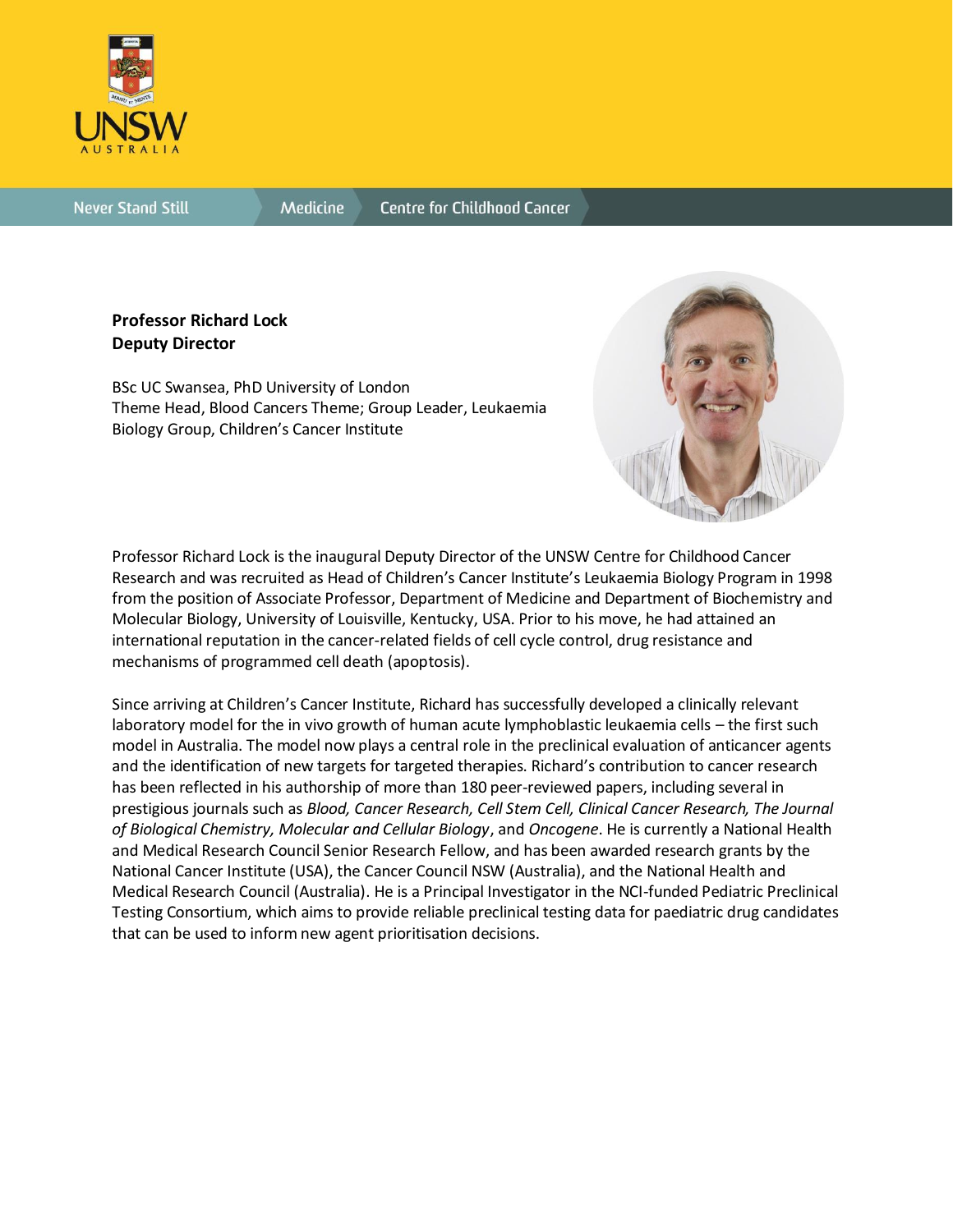

**Medicine** 

**Centre for Childhood Cancer** 

#### **Dr Angelica Merlot**

BMed USyd, PhD USyd Project Leader, Tumour Biology and Targeting Group, Children's Cancer Institute



Dr Angelica Merlot is a Project Leader in the Tumour Biology and Targeting Group. She moved to UNSW in May 2018 and joined Children's Cancer Institute after being awarded a Scientia Career Development Fellowship. Before this, she worked at the University of Sydney, developing anti-cancer drugs for aggressive, hard-to-treat cancers, such as pancreatic cancer.

Dr Merlot is the youngest ever recipient of a National Health and Medical Research Council (NHMRC) Fellowship. She currently concurrently holds three Fellowships (NHMRC, Cancer Institute NSW and Scientia) and multiple national research grants. In 2019, Dr Merlot was announced as the 2019 NSW Young Woman of the Year, Tall Poppy Award Winner and 2019 Premier's Early Career Researcher of the Year (Biological Sciences). She is a committed champion for women in science, medicine and technology, encouraging girls and women to pursue careers in research.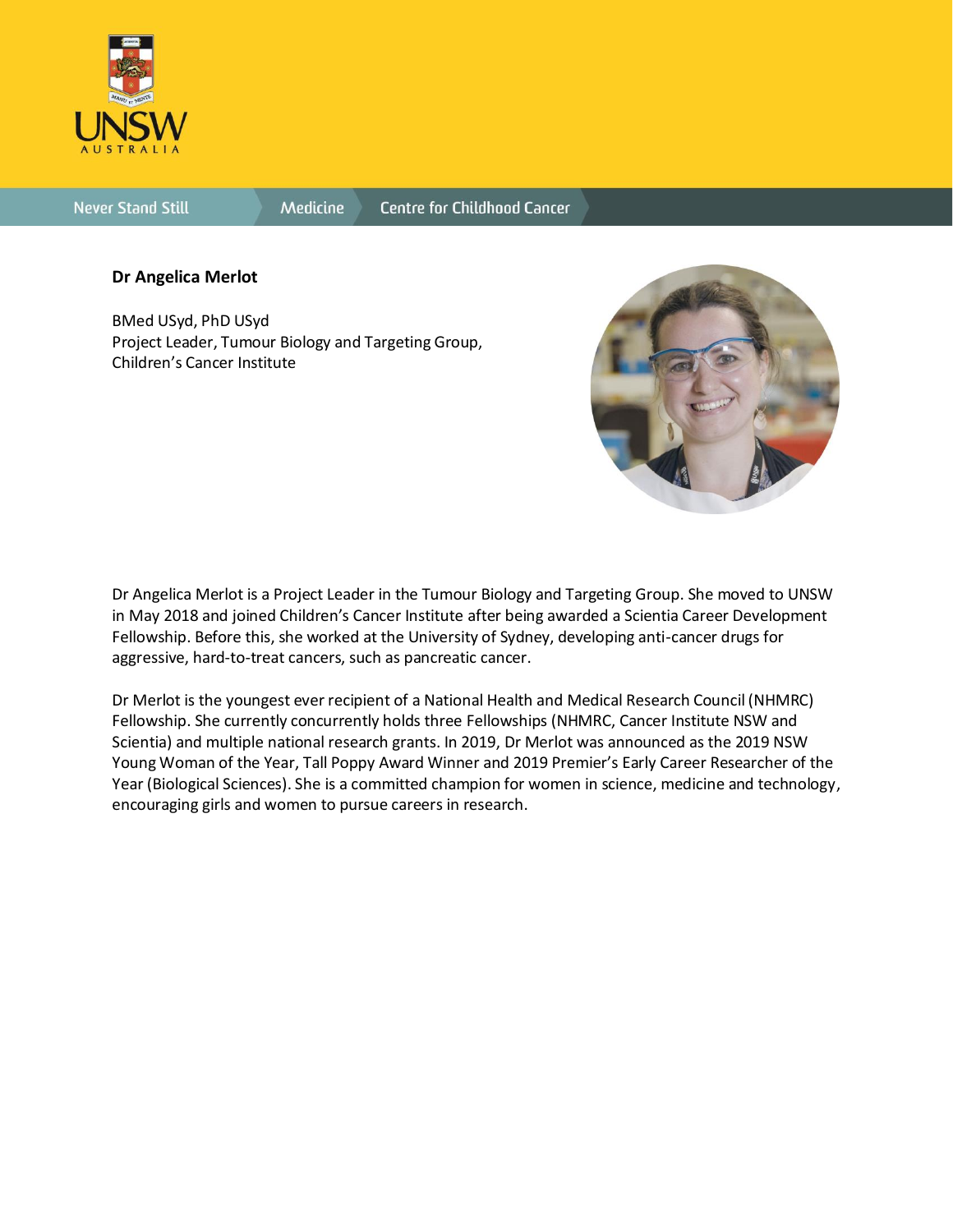

**Medicine** 

## **[Our Research](http://ccia.org.au/home/research-overview/)**

#### **Molecular Oncology**

Professor Norris's Group utilises molecular genetic techniques to improve the diagnosis and risk classification of childhood cancers including leukaemia and neuroblastoma. A major area within the Group is the use of functional genomics and high-throughput screening strategies to detect novel molecular targets and relevant inhibitors.

CONTACT

Professor Murray Norris

[mnorris@unsw.edu.au](mailto:mnorris@unsw.edu.au)

#### **Leukaemia Biology**

Leukaemias account for approximately one third of all paediatric malignancies and represent one of the most frequent causes of cancer-related deaths in children. The long-term goal of the Leukaemia Biology Group is to improve the treatment of children with leukaemia through the development of new therapies and their preclinical testing in clinically relevant experimental models.

CONTACT

Professor Richard Lock

[rlock@unsw.edu.au](mailto:rlock@unsw.edu.au)

#### **Tumour Biology and Targeting**

Dr Merlot leads a project in the Tumour Biology and Targeting Group focused on (1) identifying drivers that cause resistance to cancer therapy, particularly the endoplasmic reticulum pathways; (2) understanding how the tumour microenvironment supports and protects cancer cells; and (3)